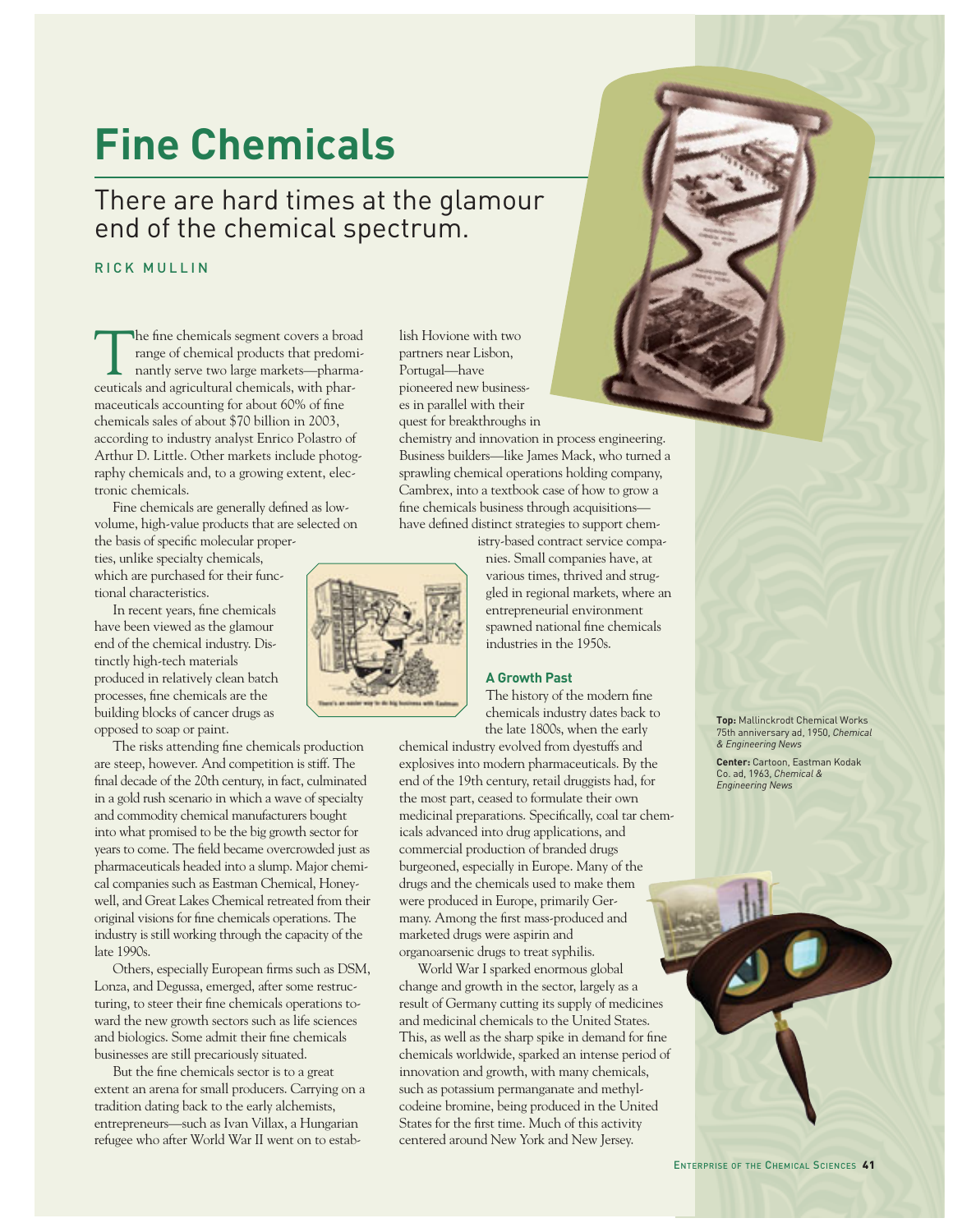#### **FINE CHEMICALS**



Other regional hubs emerged, such as Basel, Switzerland. The United Kingdom and Germany coalesced efforts into state-run companies—Imperial Chemical Industries and Inter-nationale Gesellschaft Farbenindustrie (I.G. Farben), respectively.

The U.S. effort to meet demand for chemicals and medicines during the war advanced a process of government oversight and regulation of the industry. As the war progressed, wild swings in chemical prices, supply, and demand led to a meeting on April 17, 1917, of the Medical Section of the Advisory Commission of the Council of National Defense with 250 manufacturers of fine chemicals, pharmaceuticals, and medicinal preparations. This meeting formed the basis of cooperative work on regulating production for the war effort.

#### **Drug Developments**

Major drug companies are among those that began manufacturing chemicals that were no longer available via export from Europe. One of these companies, Merck, was also formed during the war, when the U.S. operations of E. Merck in Darmstadt, Germany, were forced to split from the parent company and incorporate as a separate entity in the United States. Merck began manufacturing ethylmorphine hydrochloride and apomorphine hydrochloride. Eli Lilly stepped in to fill the void created when the Germans cut off atropine, which producers in that country extracted from the European herb belladonna, the deadly nightshade. Lilly developed a new method of extracting the drug from stramonium, the roadside jimson weed, using Fuller's earth.

The war generally broadened the scope of activity for medicine manufacturers— Abbott Alkaloidal Laboratories, for example, changed its name to Abbott Laboratories in 1914 after branching into coal tar medicines.

There were, however, smaller chemical companies that predated World War I in the United States, such as Mallinckrodt Chemical, a firm

started by Edward, Gustav, and Otto Mallinckrodt in 1867 to manufacture fine chemicals for medicinal applications in St. Louis. The firm also began producing chemicals for photographic film in the

1880s. Mallinckrodt, which became a specialist in anesthetic ether and barium sulfate for X-ray diagnostics, built a factory in New Jersey and warehouses in New York City before World War I. During World War II, the company opened sales offices in Philadelphia and Chicago.

The 1930s marked the beginning of a boom in research, with Abbott and E.R. Squibb & Sons opening new research centers. E.I. duPont de Nemours opened its Haskell Laboratory of Industrial Toxicology under Wolfgang F. von Oettingen, a former professor at the medical school at Western Reserve University, and his assistant, W. C. Hueper of the cancer research laboratory at the University of Pennsylvania. And Abbott, Merck, and G.D. Searle established research grants for university and other drug researchers.

The sulfa drugs, specifically sulfanilamides, in the period between the world wars had been synthesized by I.G. Farben, which routinely checked dye intermediates for their medicinal qualities. Sulfanilamide, an unattractive brick-red dye, for example, proved effective against streptococci. Sulfa



drug production in the United States followed on initial research done at Johns Hopkins University.

#### **After the War**

The fine chemicals sector emerged from World War II with the wide range of chemicals that constitute the basis for modern pharmaceutical and agricultural chemical products. The field filled with small producers throughout Italy, Spain, Finland, and

other countries in Europe where patent protection had not yet emerged. By the 1970s, distinctions in the market were being made between commodity chemicals, specialties, and the newly defined segment of fine chemicals, according to Arthur D. Little's Polastro.

With the debut in the late 1970s of an ulcer drug, Tagamet, at SmithKline, an important new facet of the industry emerged: contract custom manufacturing. Scrambling to meet demand for one of the first in a parade of blockbuster drugs coming from the top pharmaceutical companies, SmithKline contracted with Fine Organics, a small British fine chemicals manufacturer, and Lonza in Basel for production of the key intermediate. In the years ahead, Fine Organics would be purchased by Laporte Performance Chemicals, which was later bought by Degussa. Lonza would emerge as a leader in the custom contracting field.

Lonza's rise began with a bad bet in the 19th century. With a background in hydroelectric power production, Lonza pursued development of calcium carbide batteries and acetylene as portable power sources based on a conviction that electrici-

#### **BAKER AND BADER**

Historically, two companies have been major sources of chemicals for chemists—the powders and potions that stock individual research laboratory shelves. These are the J. T. Baker Chemical Company and Sigma Aldrich. Older by far, J. T. Baker is celebrating its 100th anniversary this year. In 1904, John Townsend Baker founded the company in Phillipsburg, New Jersey. Baker had a simple axiom: "Chemists need to know and have a right to know the purity of the chemicals they buy." To this end, the company provided significant quality control innovations throughout the years, including reagent labels that provided "Actual Lot Analysis" as a guarantee of purity according to defined analytical methods based on standard test procedures available in technical publications.

In a different fashion, but with similar goals, in 1951, Alfred Bader, a research chemist bothered by problems with the supply of organic chemicals for research, founded the Aldrich Chemical Co. and the Alfred Bader Chemical Library, to supply small quantities of rare chemicals to individual researcher chemists. Bader pioneered a distinctive sales catalogue that included not only details of his products' physical and chemical properties and references to the literature, but also reproductions of masterwork paintings in his personal art collection. In 1975, Aldrich Chemical Co. was acquired by biochemical supplier Sigma to become Sigma-Aldrich. In 2004, Sigma-Aldrich Fine Chemicals purchased Ultrafine, a U.K. supplier of custom-manufactured active pharmaceutical ingredients (APIs).

**Top:** Alfred Bader, *Chemical & Engineering News* **Center:** Baker ad, 1950, *Chemical & Engineering News*

44 ENTERPRISE OF THE CHEMICAL SCIENCES